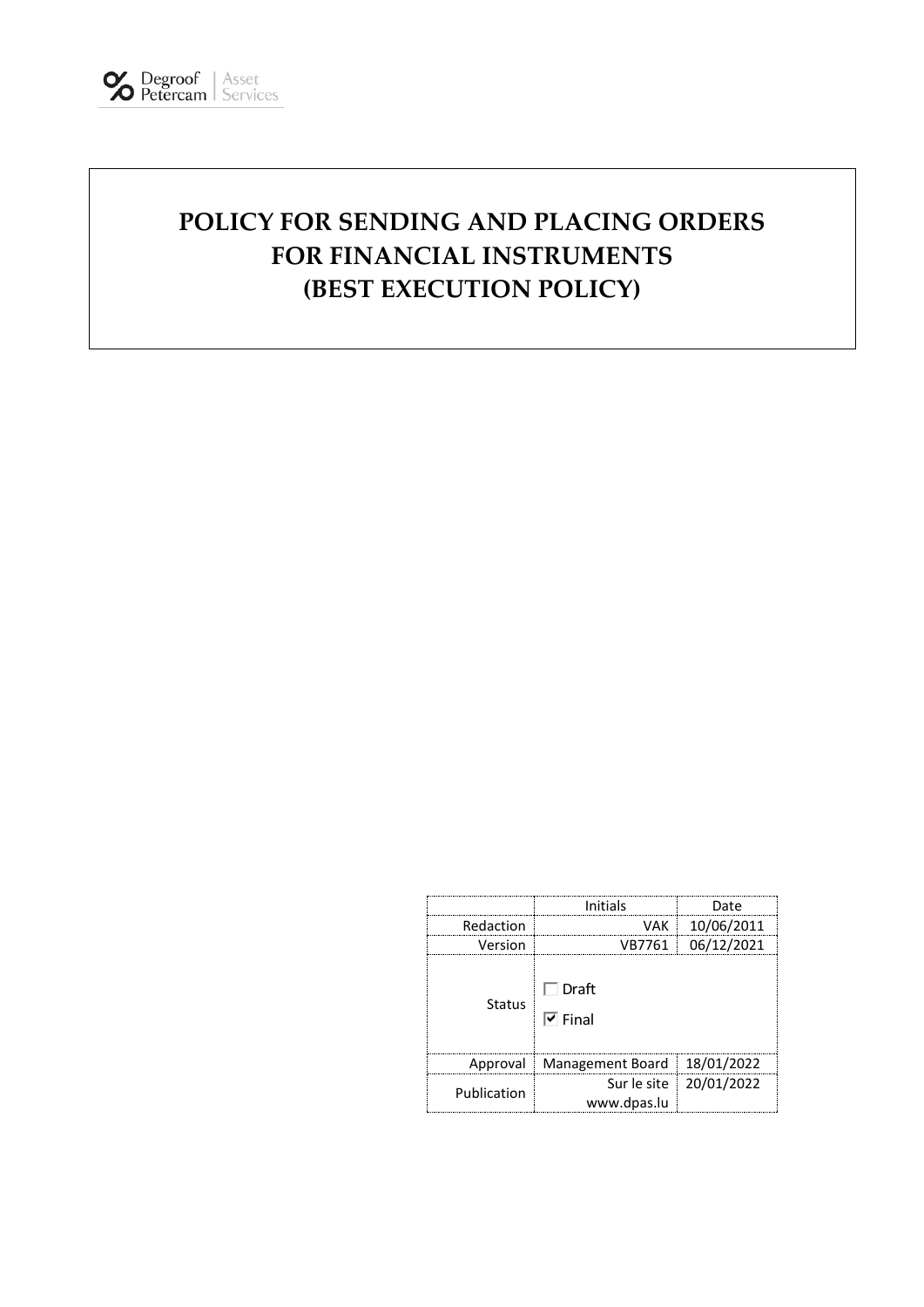

## SOMMAIRE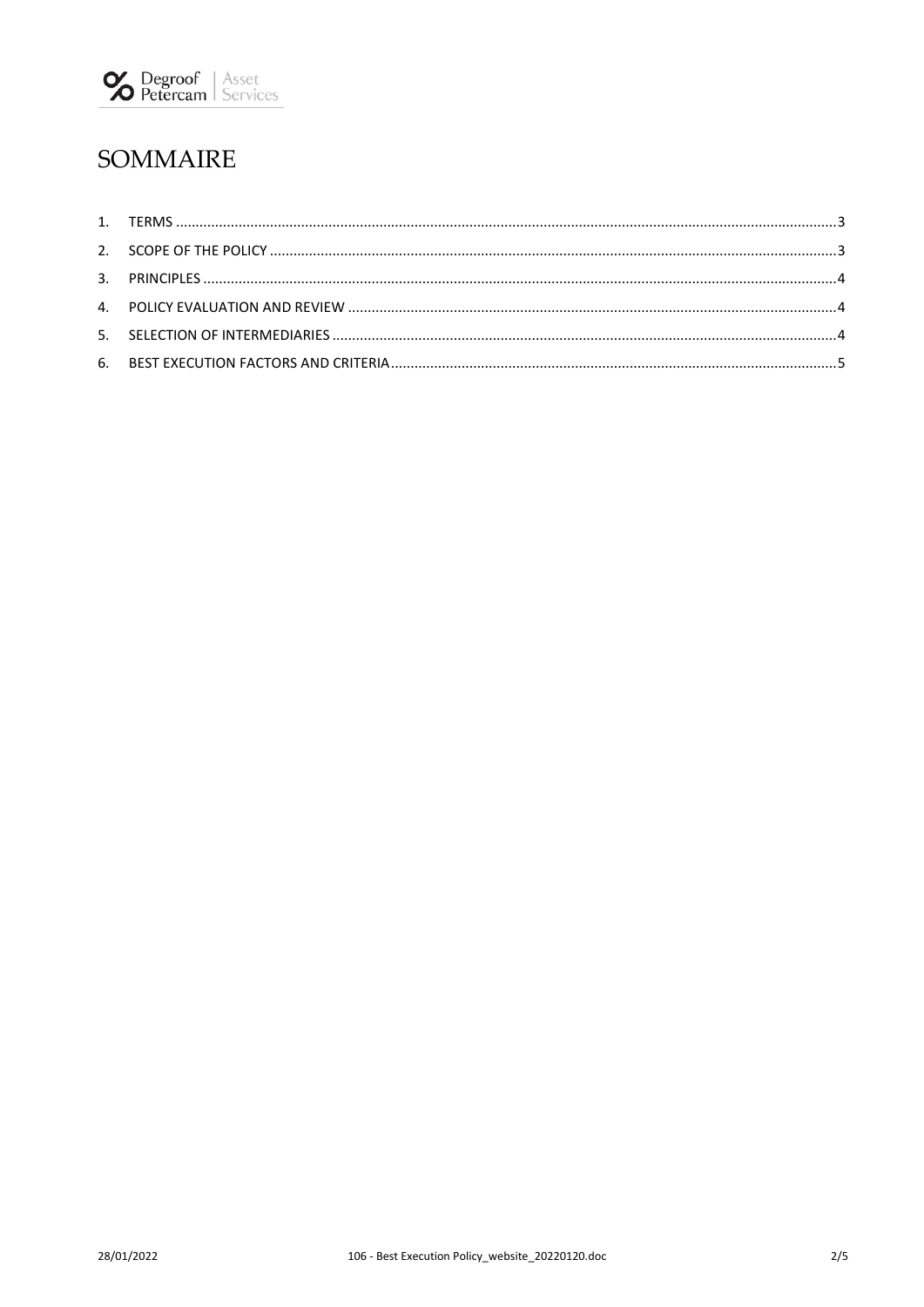### <span id="page-2-0"></span>**1. TERMS**

| <b>Terms</b>  | <b>Definition</b>                                                 |  |
|---------------|-------------------------------------------------------------------|--|
| <b>AIF</b>    | Alternative Investment Fund                                       |  |
| <b>AIFM</b>   | AIF Manager                                                       |  |
| <b>AIFMD</b>  | <b>AIFM Directive</b>                                             |  |
| Company       | Degroof Petercam Asset Services S.A.                              |  |
| <b>Policy</b> | This document                                                     |  |
| <b>UCITS</b>  | Undertakings for Collective Investment in Transferable Securities |  |

#### <span id="page-2-1"></span>**2. SCOPE OF THE POLICY**

This Policy applies:

- to the management of Undertakings for Collective Investment in Transferable Securities (hereinafter "**UCITS Management**"),
- to the management of Alternative Investment Funds (hereinafter "**AIF Management**").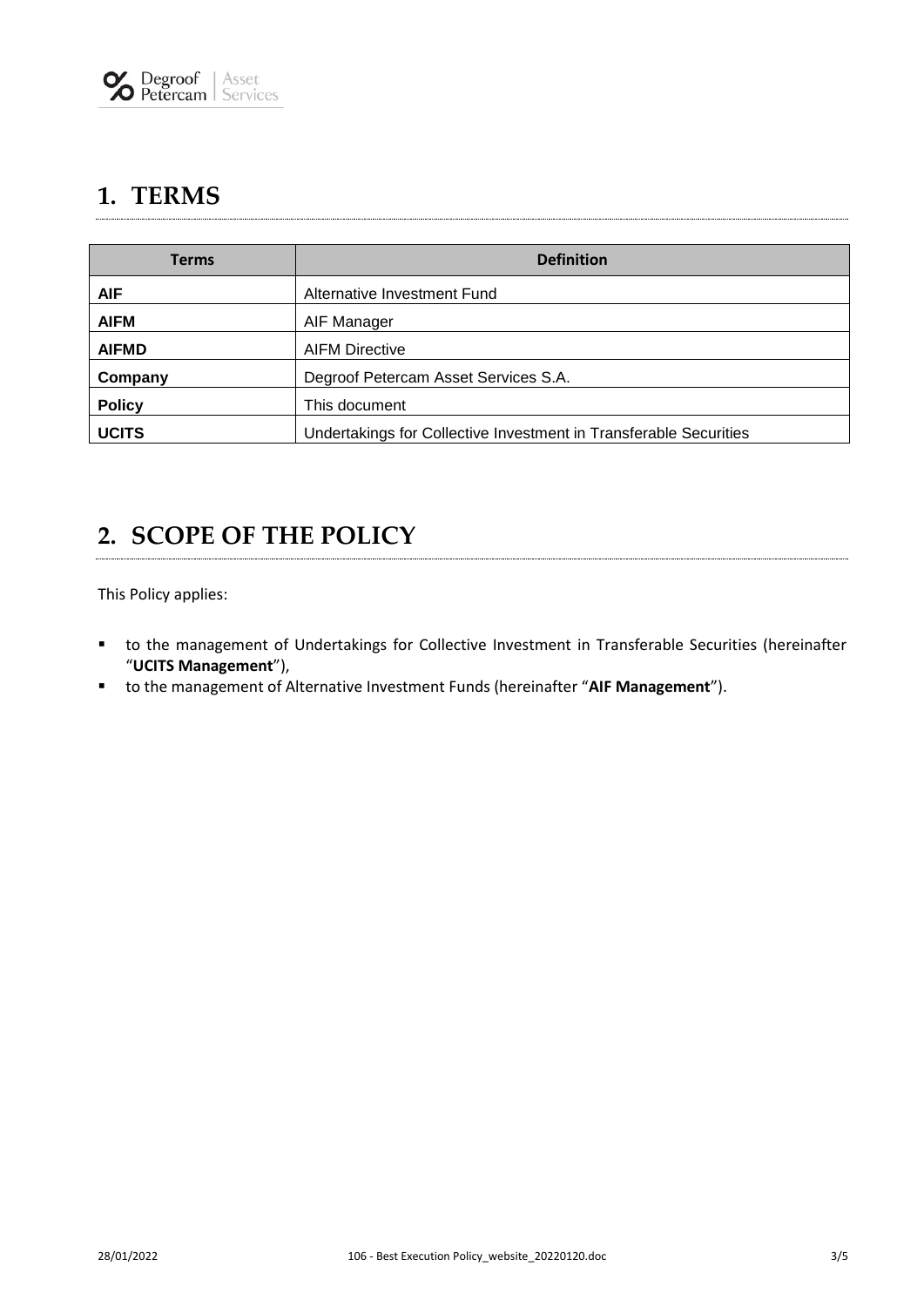

### <span id="page-3-0"></span>**3. PRINCIPLES**

In accordance with the current legislation, the Company shall act in the best interest of the UCITS or the AIF when placing or sending orders as part of respectively UCITS Management or AIF Management.

In general, the Company does not execute orders resulting from investment decisions relating to the portfolios it manage.

Rather, it sends them to other entities for execution. In this context, the Company shall take all reasonable measures to select entities that will deliver the best possible result for the UCITS or the AIF.

To this end, the Company has drawn up an intermediary selection policy.

The key principles and features thereof are described below. UCITS or AIF investors can obtain further information on request.

The Company shall use its best efforts ("*Obligation de moyen*"), but cannot guarantee that each individual order will be executed under the best possible conditions.

<span id="page-3-1"></span>The Company shall make available appropriate information on the adopted Policy, as well as details of any significant changes made to the Policy.

#### **4. POLICY EVALUATION AND REVIEW**

<span id="page-3-2"></span>This Policy shall be evaluated and reviewed at least once a year. It may be changed unilaterally by the Company.

### **5. SELECTION OF INTERMEDIARIES**

The Company shall take all reasonable measures to select the entities that appear to offer the best execution for the UCITS or the AIF based on the criteria described hereafter.

The process for selecting and identifying these entities is performed by the Company, on the basis of its own experience and the quality of execution offered by these service providers.

In applying the Policy, the Company shall favour entities that have their own best execution policy for orders.

As regard to entities not subject to MiFID, the Company shall favour those that operate according to the same best execution criteria.

To this end, the Company asks these entities to submit their execution policy.

In compliance with this Policy, orders are sent mainly to Banque Degroof Petercam Luxembourg S.A., which established its own best execution policy and counterparty selection policy.